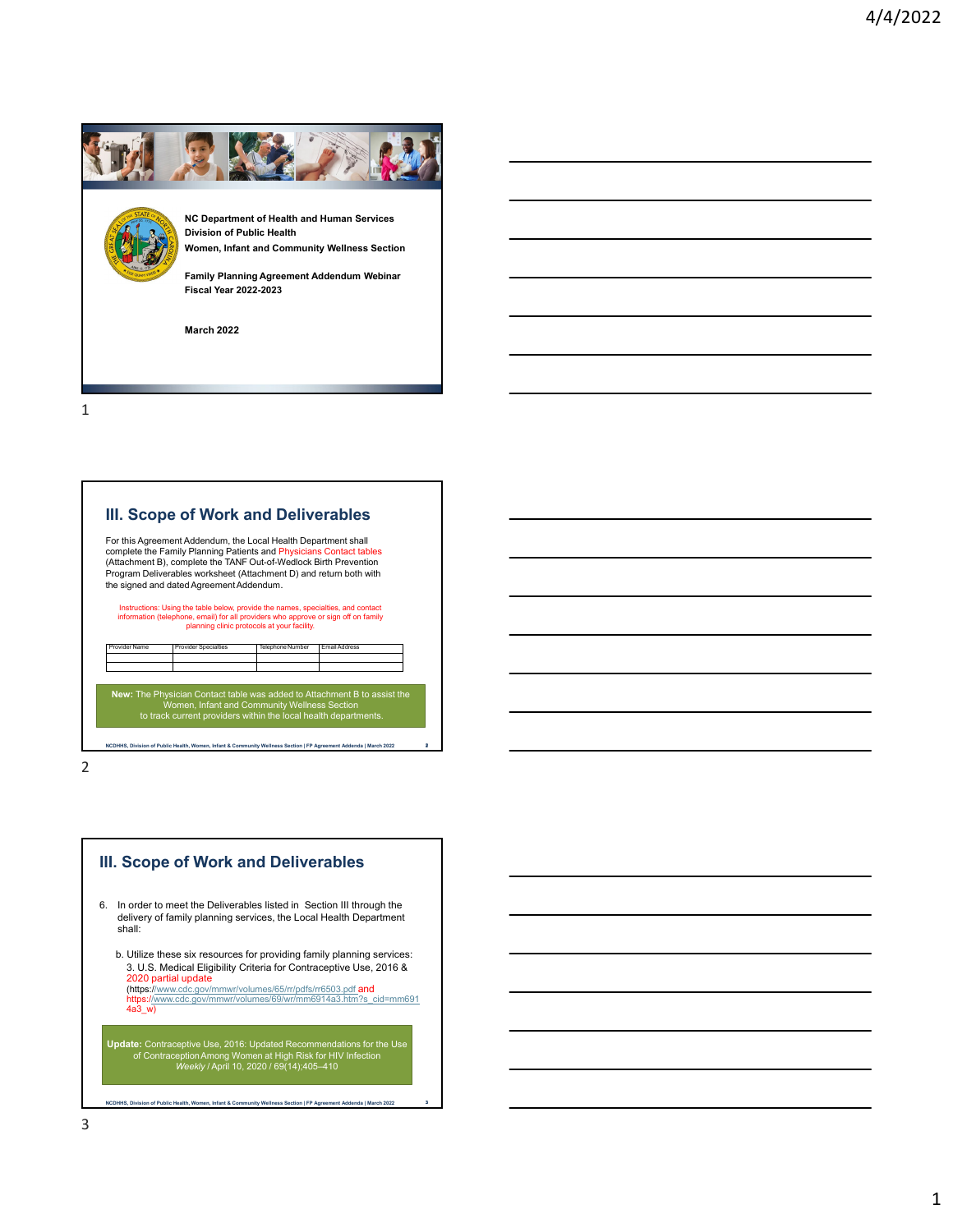## **III. Scope of Work and Deliverables**

7. The policies that address family planning services in each Local Health Department shall include:

## a. CLINICAL SERVICES

3. The Local Health Department shall assure services provided within their family planning clinic operate within written clinical protocols that are in<br>accordance with the QFP and are signed annually by the physician<br>responsible for the family planning clinic. These services include:<br>contraceptiv <mark>available on-site)</mark>, pregnancy testing and counseling, achieving pregnancy<br>services, basic infertility services, preconception health services, sexually<br>transmitted disease (STD) services, related preventive health servic (e.g., screening for breast and cervical cancer), and adolescent-friendly health services in accordance with recommendations for women issued by the Institute of Medicine (IOM) and adopted by the federal Department of Health and Human Services (DHHS)

**Update:** Title X requirement with updated rules effective November 8, 2021, that if a contraceptive method is not offered on site, the LHD must provide a referral or prescription

**4**

**NCDHHS, Division of Public Health, Women, Infant & Community Wellness Section | FP Agreement Addenda | March 2022**

4

# **III. Scope of Work and Deliverables**

- 7. The policies that address family planning services in each Local Health Department shall include: a. Clinical Services
	- 6. Abortion / Pregnancy Termination
	- c. Agency staff, including Registered Nurses, must offer pregnant patients the opportunity to be provided information and counseling regarding the following<br>pregnancy options, unless the patient indicates that the individual does not<br>want information on one or more options (42 CFR 59.5(a)(5)):
		- 1) Pregnancy termination, 2) Prenatal care and delivery, and
		- 3) Infant care, foster care, or adoption .
- **4NCDHHS, Division of Public Health, Women, Infant & Community Wellness Section | FP Agreement Addenda | March 2022** d. If a patient requests information and counseling on pregnancy options, it<br>must be neutral, factual information and nondirective counseling on each of the<br>options, and referral upon request, except with respect to any op

**Update:** Title X requirement with updated rules effective November 8, 2021, <br>that options counseling may given by nurses, and referrals can be given, as<br>requested.

5

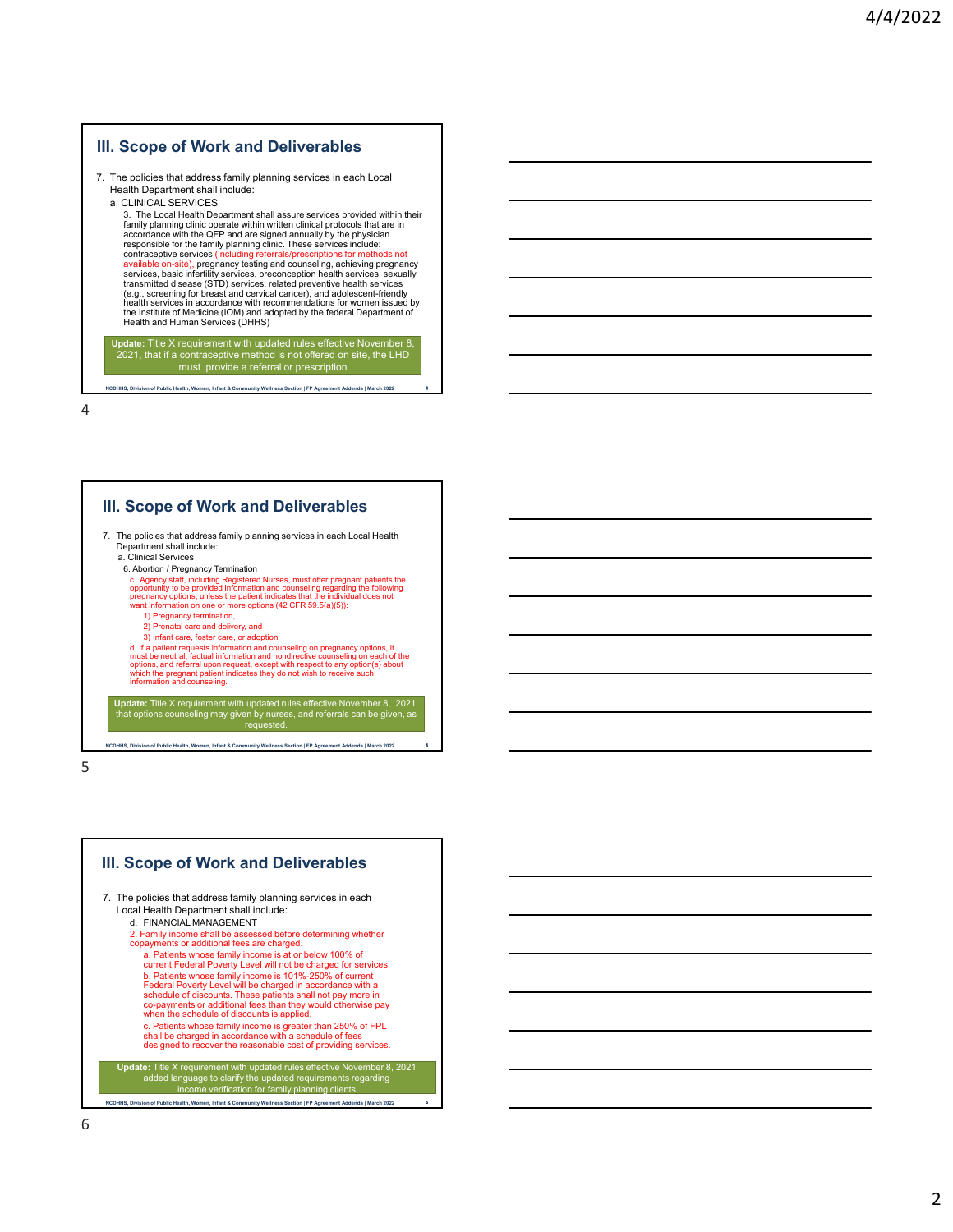

7

## **III. Scope of Work and Deliverables**

records-schedule-local-government-agencies

7. The policies that address family planning services in each Local Health Department shall include:

f. REQUIRED TRAINING COURSES<br>2. The Women's Health Branch is responsible for monitoring that training has been<br>received by local Title X staff and staff who provide services to Title X patients per the<br>Office of Population

d. Originals of initial orientation documents [i.e., All Staff Title X Orientation<br>Checklist and Role-specific Checklists] must be on file in the employee's<br>personnel file and retained in accordance with the 2019 Local Gov l**tems 42 and 29** <u>https://archives.ncdcr.gov/government/local-government-</u><br>agencies/general-records-schedule-local-government-agencies

**7NCDHHS, Division of Public Health, Women, Infant & Community Wellness Section | FP Agreement Addenda | March 2022 8** e. Certificates of completion of annual online family planning training must be kept<br>internally until the Office of the Controller provides written guidance that records<br>are released from all audits and other official acti https://archives.ncdcr.gov/government/local-government-agencies/general-

**Update:** The links that are in the Family Planning Agreement Addendum, Fiscal Year 2022-2023 are no longer active. The corrected links are above.

8



**Update:** Title X requirement with updated rules effective November 8,<br>2021 updated nondiscrimination language to include sexual<br>orientation, gender identity, and sex characteristics so that signage<br>will meet Title X requi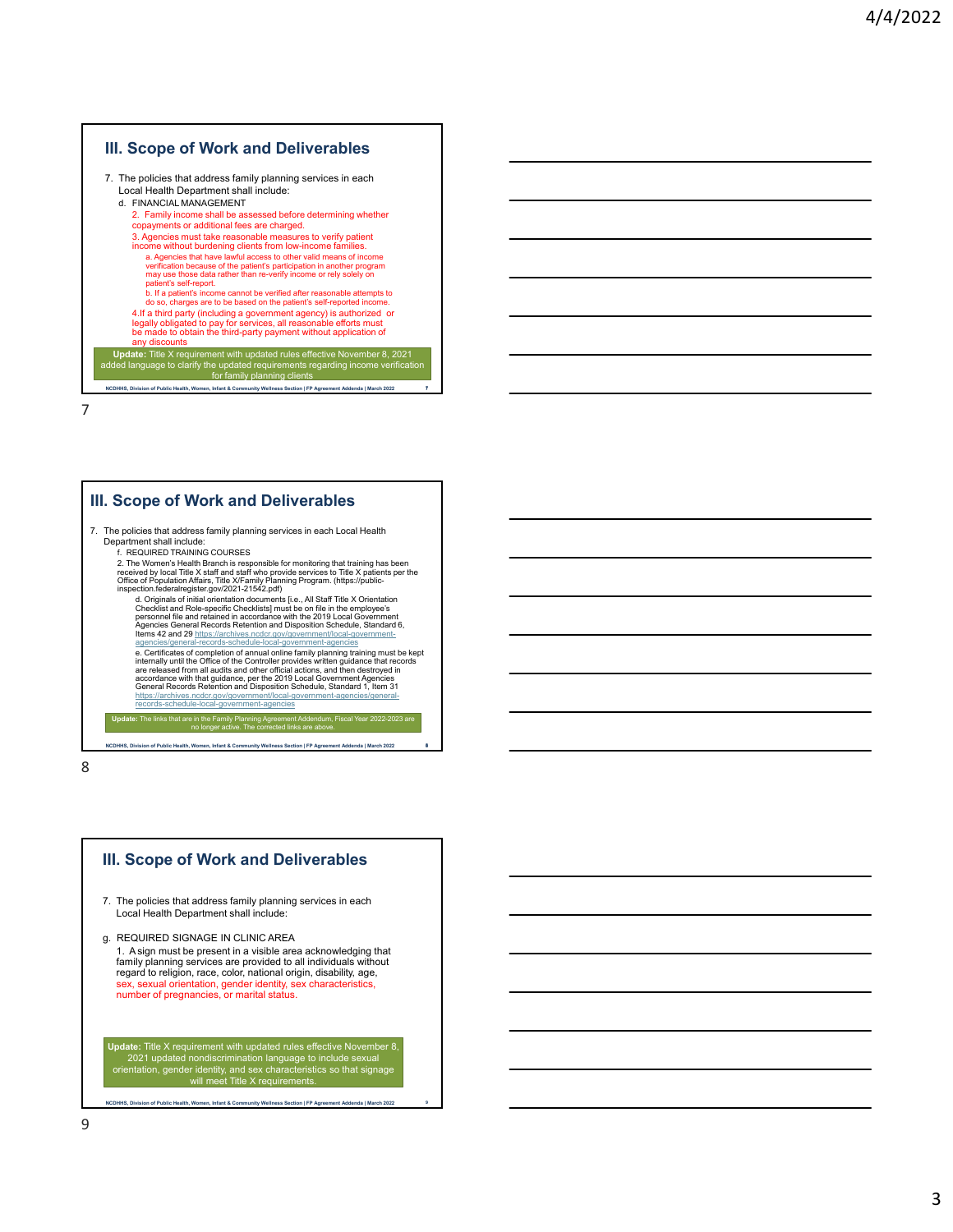## **III. Scope of Work and Deliverables**

7. The policies that address family planning services in each Local Health Department shall include:

10. ENHANCED ROLE REGISTERED NURSE REQUIREMENTS (ERRN) 2. Any ERRN who is seeking re-rostering must submit a competency checklist completed by the agency's Medical Director/Medical Consultant responsible for the Family Planning Program and the Director of Nursing. Additionally, the ERRN must also submit relevant standing orders with their recertification paperwork. Training resources are available at https://whb.ncpublichealth.com/provpart/training.htm.

**Update:** Language added to reflect guidance that was shared with Women's Health ERRNs/Nurse Supervisors in 2021. Now the AA reflects the guidance sent out and is consistent with other ERRN programs.

**NCDHHS, Division of Public Health, Women, Infant & Community Wellness Section | FP Agreement Addenda | March 2022 10**

10

### **IV. Performance Measures/Reporting Requirements:**

#### **2**. **Annual Reports**

#### a. Media Review Requirements

1.The Local Health Department must submit, at least annually and no later<br>than August 15, 2022, family planning media review documentation and<br>Family Planning Media Review Documentation form DHHS 3491. All informational and educational materials should be reviewed and approved<br>by an advisory committee of at least five members broadly representative of<br>the population for which the materials are intended before use and re-<br>rev materials to review will only be accepted once in any three-year period. a.Materials must be reviewed to assure they comply with community standards, and consider the educational, cultural, and diverse backgrounds of individuals to whom the materials are intended: b.The content of the material must be reviewed to assure it is factually correct, medically accurate, culturally, and linguistically appropriate, inclusive, and trauma informed

**Update:** Added language to clarify the updated Title X rule changes effective November 8, 2021.

**NCDHHS, Division of Public Health, Women, Infant & Community Wellness Section | FP Agreement Addenda | March 2022 11**

11

#### **IV. Performance Measures/Reporting Requirements:**

#### **2. Annual Reports**

**a. Media Review Requirements**

2. The forms and documentation may be mailed to the Women's<br>Health Branch at 1929 Mail Service Center, Raleigh NC 27699-<br>1929, attention Family Planning Program Consultant, or scanned<br>and emailed to the Family Planning Pro https://whb.ncpublichealth.com/provPart/forms.htm. 3.The Local Health Department shall maintain a list of approved materials available to distribute to patients, including the date of when the material last went through media review.

**New:** Language added to clarify the updated Title X rule changes effective November 8, 2021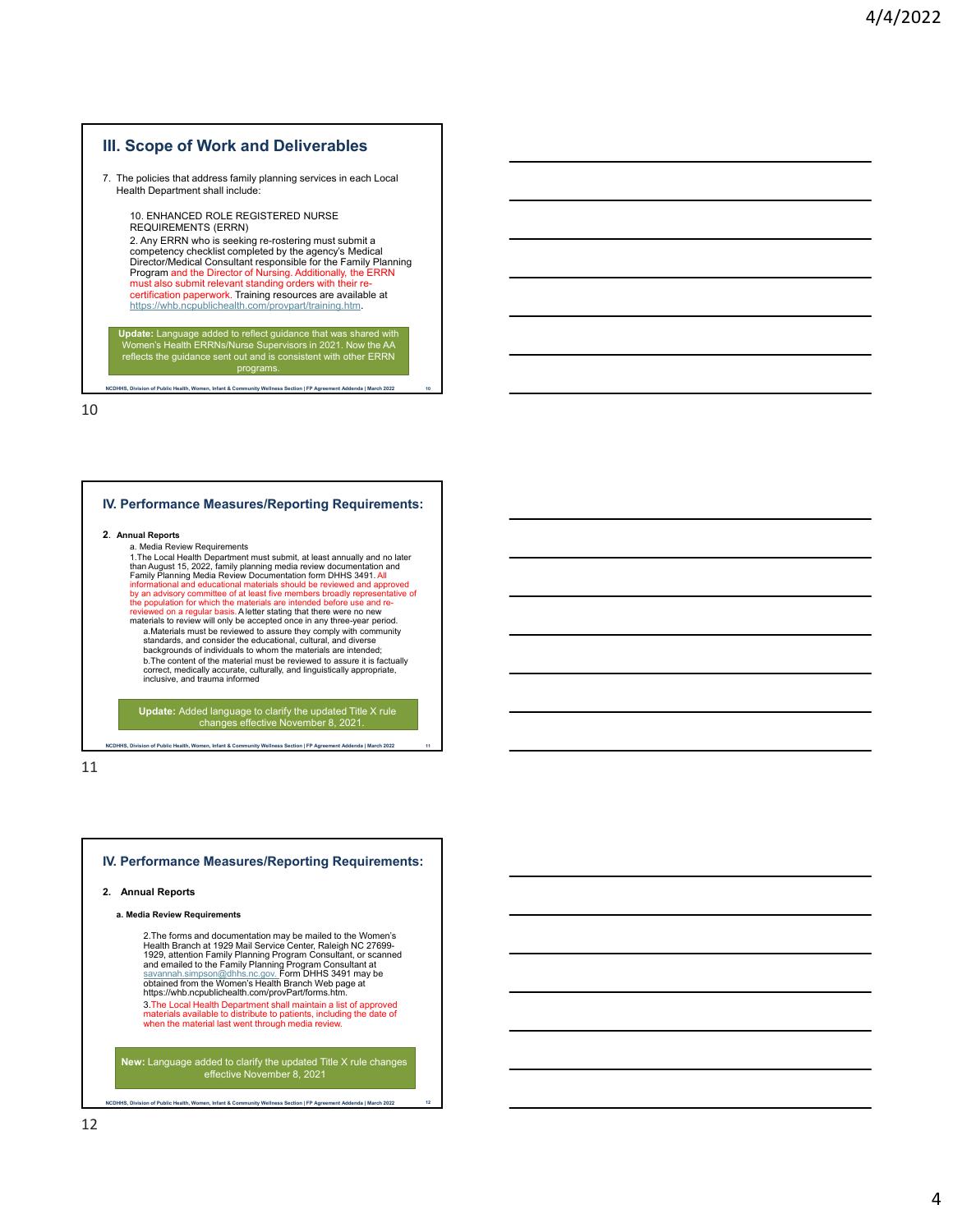## **IV. Performance Measures/Reporting Requirements:**

### **2. Annual Reports**

b. Sterilization Reporting Requirements

1.Local family planning programs that perform or arrange for sterilization services funded with Federal Title X, Medicaid/Title XIX (including the Medicaid Family Planning State Plan Amendment), or other federal funds,<br>must report all sterilization procedures, including vasectomies, by January<br>13, 2023, for the prior calendar year. ("Perform" is to pay for or directly provide the medical procedure itself.<br>"Arrange for" is to make arrangements [other than mere referral of an<br>individual to, or the mere making of an appointment for him or her with<br>anoth a health care provider other than the local agency.)

Agencies must have a plan or protocol in place that addresses sterilizations, whether or not this service is being offered. Procedures must<br>be reported using Form PHS-6044<br>(https://whb.ncpublichealth.com/provpart/forms.htm).

**Update:** Attachment E was removed from the Agreement Addenda. Form PHS-6044 can be found on the WHB website.

**NCDHHS, Division of Public Health, Women, Infant & Community Wellness Section | FP Agreement Addenda | March 2022 13**

13

### **IV. Performance Measures/Reporting Requirements:**

#### **2. Annual Reports**

g. The Local Health Department shall complete an annual Community Engagement Plan and an annual Community Education/Service Promotion Plan. The Local Health Department shall maintain meeting minutes from discussions in developing the plans, including how the Medical Director has been involved in the process. A sample template for developing the plans is located at: https://whb.ncpublichealth.com/provPart/forms.htm . The plans must be submitted to the Family Planning Program Consultant electronically at savannah.simpson@dhhs.nc.gov by August 15, 2022.

**Update:** Not a new requirement to complete these plans, but now In must be submitted to the  $\mathsf R_i$ 

**Nonetherry of Public Health, Women, Infant & Community Wellness Section | FP Agreement Addenda | March 2022** 

14

#### **IV. Performance Measures/Reporting Requirements:**

#### **2. Annual Reports**

Performance Monitoring and Quality Assurance:

4. The Local Health Department shall conduct a review of all program protocols, policies, procedures, and standing orders annually. All program protocols, policies, procedures, and standing orders must be revised in accordance with current program guidelines and agency practice and signed annually.

**Update: Update:** This is not a new requirement, but it has been specifically added to the AA to ensure that local health departments are aware of this requirement.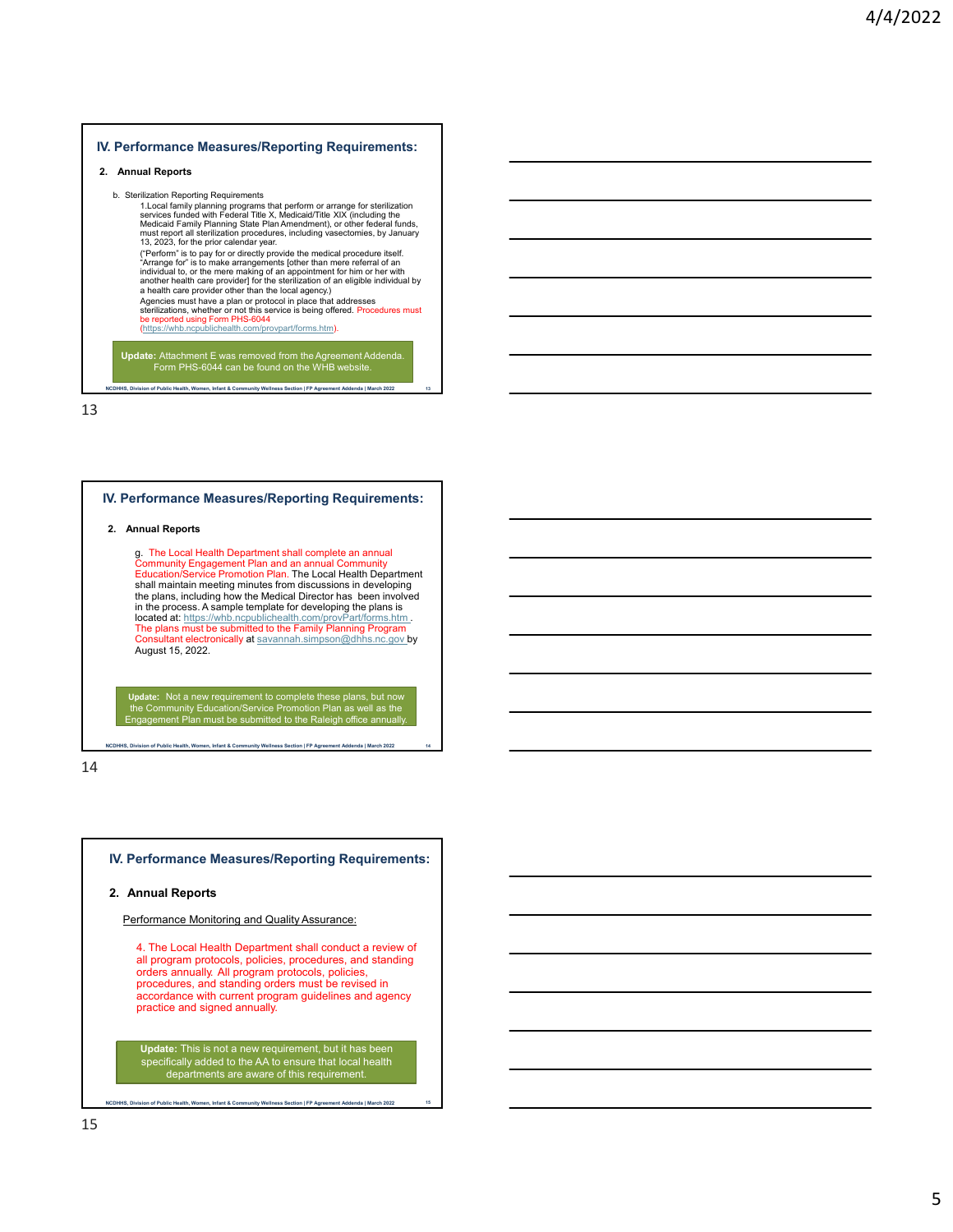## **Attachment A Detailed Budget Instructions and Information**

#### **Travel**

*This was the correct rate at the time the Agreement Addenda were finalized*

Current Mileage Rates – For informational purposes, the Office of State Budget and Management (OSBM) lists the standard mileage rate set by the Internal Revenue Service as \$0.56 per mile, effective January 1, 2021.

Effective January 1, 2022, the OSBM updated the mileage rate to \$0.585 per mile. This is the rate to use when submitting your budget.

**UPDATE:** This is updated annually so as of January 1, 2022, the new rate is \$0.585 per mile.

**NCDHHS, Division of Public Health, Women, Infant & Community Wellness Section | FP Agreement Addenda | March 2022 16**

16

## **Attachment C**

**Family Planning Clinical and Educational Services**

• Family Planning Clinical Services Female & Male Clients

LABS

- Diabetes testing, I (As indicated)
- (USPSTF recommendation, Grade B) to screen for prediabetes and type 2 diabetes in nonpregnant adults in adults aged 35–70 years who are<br>overweight or obese. Clinicians should offer or refer patients with<br>prediabetes to effective preventive interventions.

m age fo **Update:** August 24, 2021 – The U.S. Preventive Services Task Force updated the screening recommendation for prediabetes and type 2 diabetes by lowering the minimum age for 40 down to 35 years of age. AA language updated to reflect this.

**NCDHHS, Division of Public Health, Women, Infant & Community Wellness Section | FP Agreement Addenda | March 2022 17**

17

#### **Attachment C**